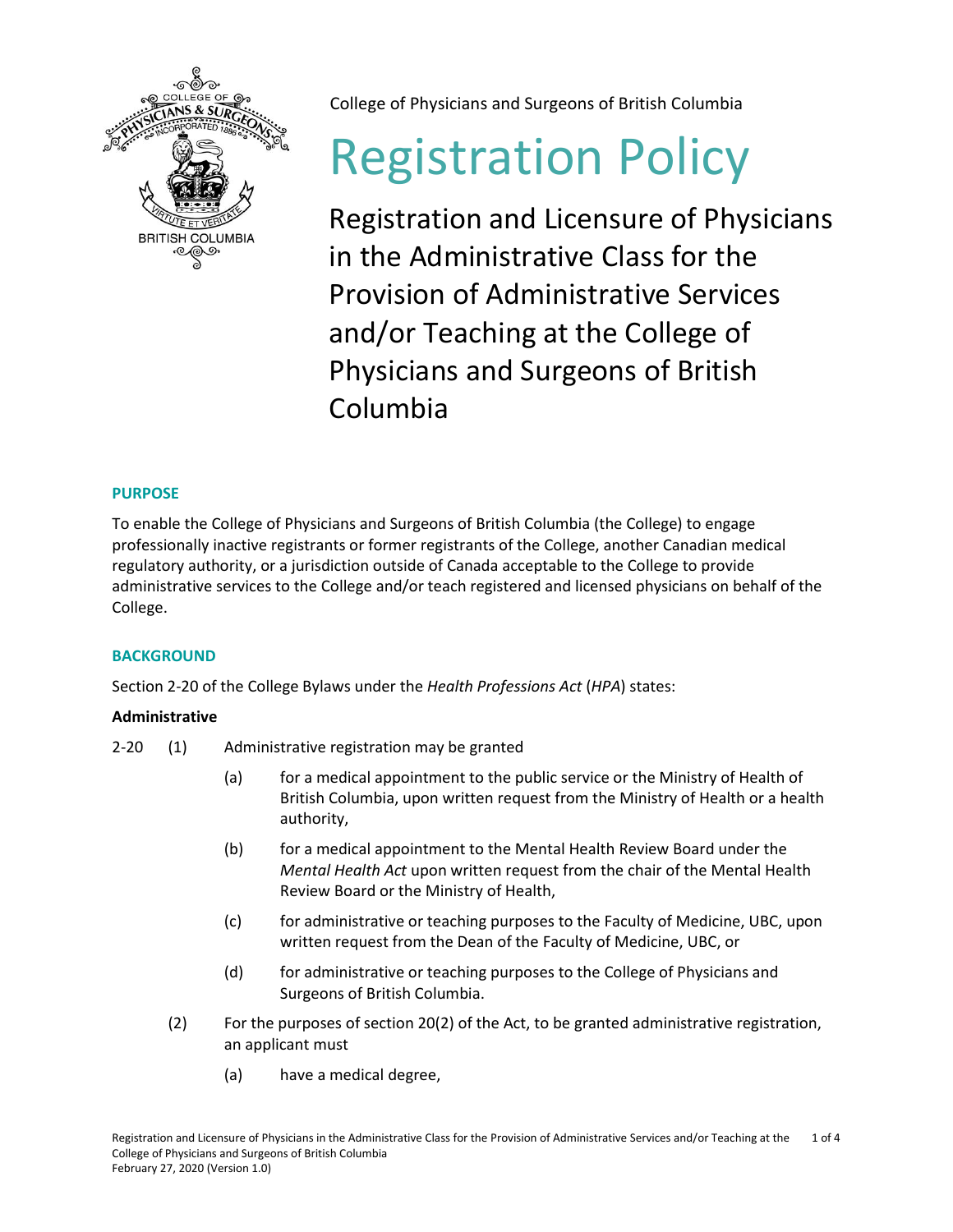- (b) have completed postgraduate training consistent with the applicant's defined responsibilities and acceptable to the Registration Committee, and
- (c) have Canadian Citizenship, be a permanent resident or be legally able to live and work in British Columbia.
- (3) An administrative registrant must not provide direct patient care.
- (4) Administrative registration is immediately cancelled if the medical appointment, administrative or teaching roles provided under subsection (1) are terminated.

#### **Class of registration**

A physician who meets all the requirements listed in this policy will be registered and licensed in the administrative class of registration under section 2-20(1)(d) of the College Bylaws made pursuant to the *Health Professions Act*.

#### **POLICY**

#### **Limits and conditions of registration**

A physician registered under this policy may not

- 1. prescribe,
- 2. write physicians orders,
- 3. refer patients to consultants, or
- 4. provide direct clinical care.

A physician registered under this policy must comply with any other limits or conditions imposed by the College.

A physician registered under this policy will be exempt from the requirement for continuing professional development (CPD) under section 2-5 of the College Bylaws (i.e. to be enrolled in the Mainpro+® program with the College of Family Physicians of Canada (CFPC) or the Maintenance of Certification (MOC) program with the Royal College of Physicians and Surgeons of Canada (RCPSC)) but is required to fulfill the College's CPD requirement by participating in a minimum of six hours of continuing professional development initiatives and courses on an annual basis.

#### **Who qualifies for registration**

- 1. A professionally inactive physician listed on the College register or a former physician previously listed on the College register, who retired in good standing and who is nominated by the College registrar or their designate.
- 2. A professionally inactive physician or former physician who retired in good standing from a medical regulatory authority in another Canadian jurisdiction or a jurisdiction outside of Canada acceptable to the College and who
	- is nominated by the College registrar or their designate, and
	- provides a certificate of professional conduct from the jurisdiction(s) they currently hold or last held licensure in, if requested.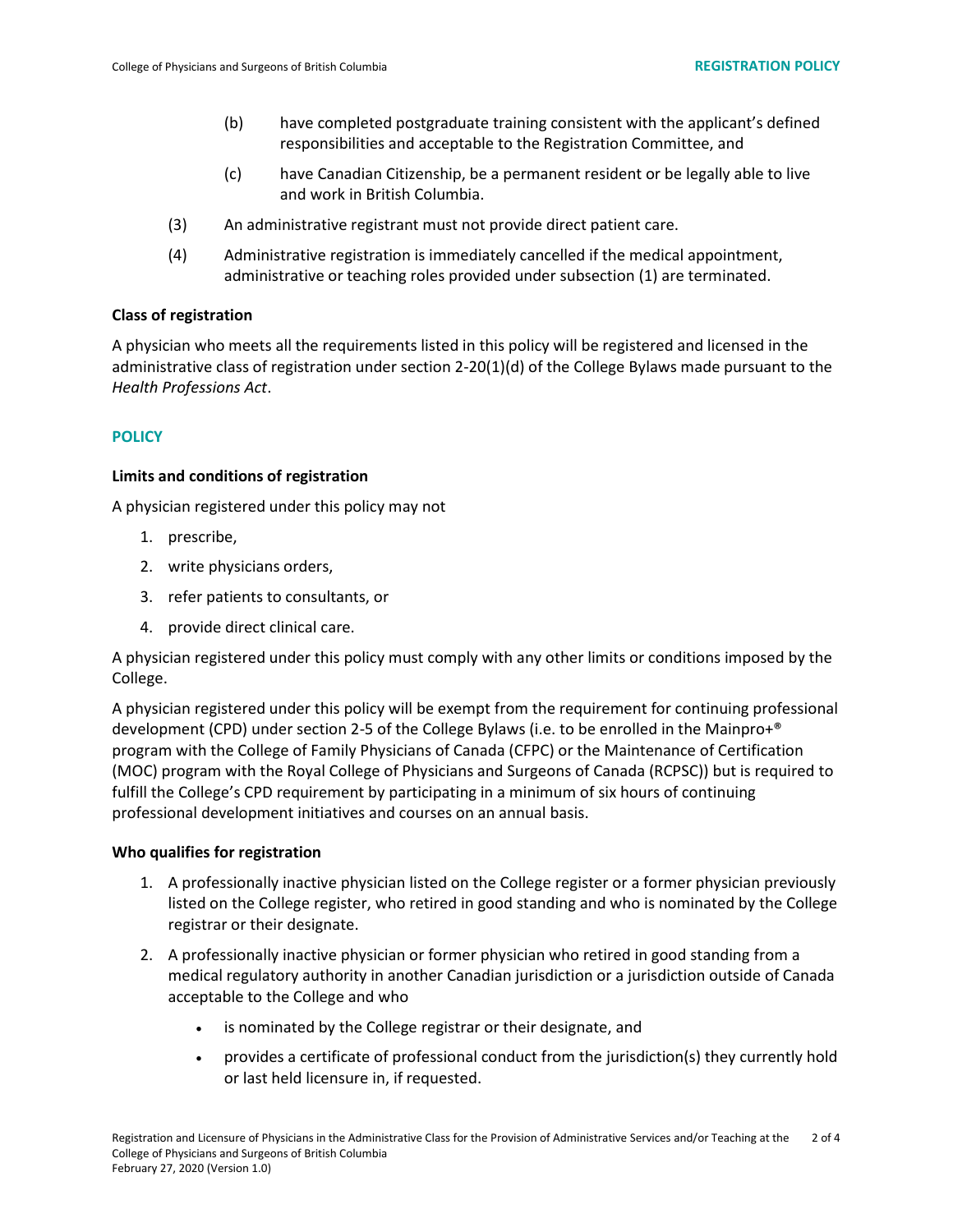## **Application and registration renewal requirements for a professionally inactive physician or former physician previously listed on the College register**

- 1. A review by the College of the applicant's registrant file including complaint history, undertakings, reasons for retirement/resignation from the College register, if applicable, and a determination by the College as to whether the applicant qualifies for registration and licensure based on this information.
- 2. Payment of annual licensure fees, per schedule A of the College Bylaws.
- 3. Completion of the most recent Administrative Annual Licence Renewal Form upon application for registration and licensure, and annually thereafter. Verification and follow-up information may be required to the satisfaction of the College.
- 4. If the applicant is a former registrant of the College and has been resigned for a period of less than five years and has completed a criminal record check in the last five years, a new criminal record check is not required at the time of application but is required on the five-year cycle.

If the applicant Is a former registrant of the College and has been resigned for a period greater than five years, a criminal record check is required at the time of application and every five years thereafter.

5. For registration renewal, a self-declaration that, in lieu of compliance with section 2-5 of the Bylaws, the applicant has participated during the preceding year in a minimum of six hours of continuing professional development initiatives and courses.

## **Application and registration renewal requirements for a professionally inactive physician or former physician who practised in another Canadian jurisdiction or a jurisdiction outside of Canada acceptable to the College**

- 1. At the College's request, a certificate of professional conduct from the jurisdiction(s) they currently hold or last held licensure in.
- 2. A payment of a registration fee for the application and registration process, per Schedule A of the College Bylaws.
- 3. Completion of the College's application for registration.
- 4. A review by the College of the applicant's application and supporting documentation (e.g. certificates of professional conduct, references) and a determination by the College as to whether the applicant qualifies for registration based on this information.
- 5. Payment of annual licensure fees, per schedule A of the College Bylaws.
- 6. Completion of the most recent Annual Licence Renewal Form annually after the initial registration. Verification and follow-up information may be required to the satisfaction of the College.
- 7. A criminal record check prior to registration and every five years thereafter.
- 8. For registration renewal, a self-declaration that, in lieu of compliance with section 2-5 of the College Bylaws, the applicant has participated during the preceding year in a minimum of six hours of continuing professional development initiatives and courses.